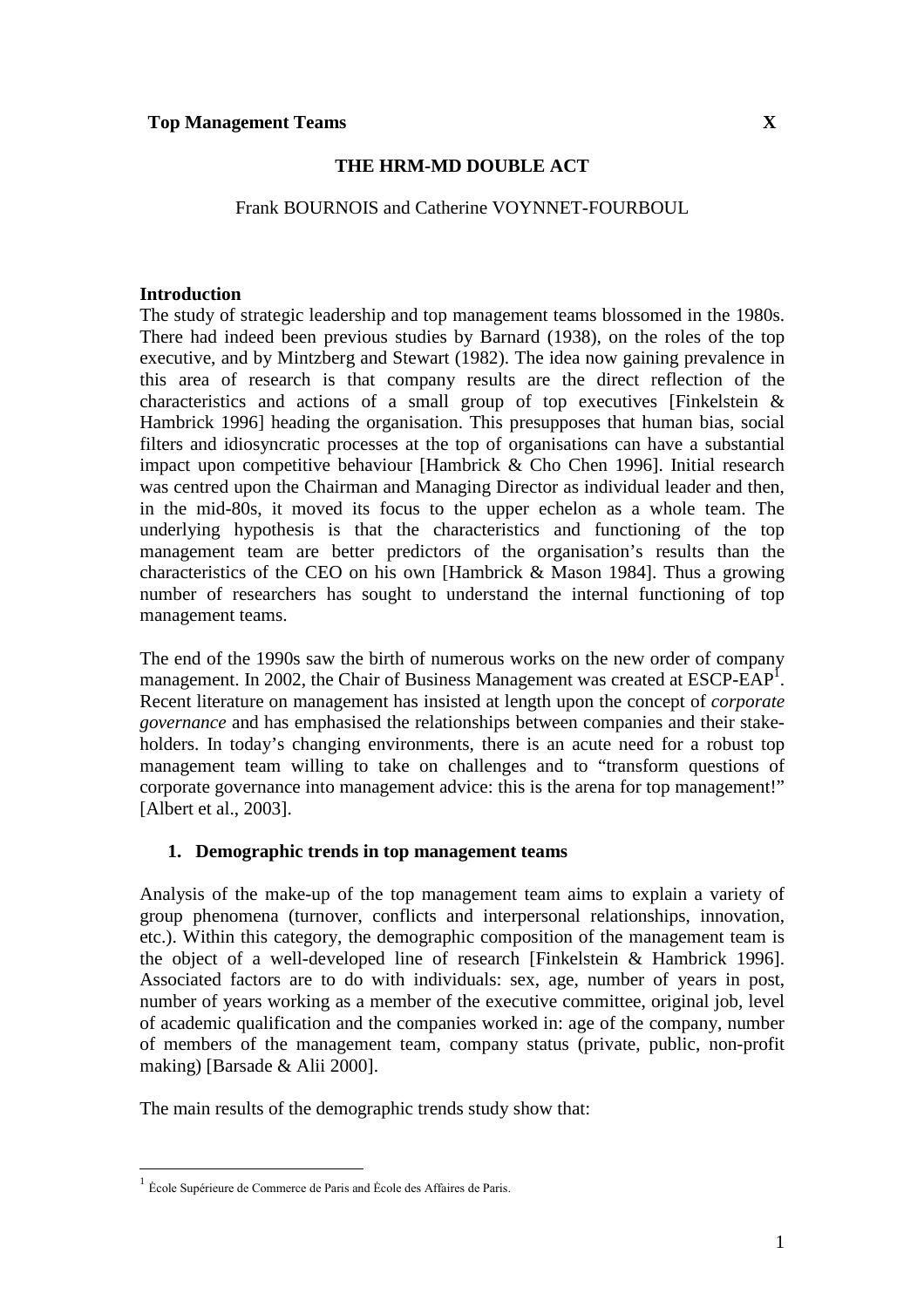- the less demographic distance there is between the company chairman and the board of directors, the less likely it is that managing directors (MDs) justify their choices in the name of shareholder interest [Westphal & Zajaz 1995].
- it is less easy to predict the attitudes and behaviour of heterogeneous teams than of homogeneous teams [Smith 1994].
- CEOs and MDs who see themselves as similar to their team believe that their team's perspectives conform to their own perspectives and delegate more easily a greater part of their decision-making powers.
- a broad spectrum of perspectives, increased cognitive resources and the ability to resolve group problems are characteristics of a heterogeneous management team [Hoffmann & Maier 1961]. However, this same heterogeneity produces "negative" effects such as less innovation or a diminution of the exchange of information.

### **2. The double act at the heart of the management team**

The extent to which members of the executive committee feel they belong to the entity called "management team" is crucial to the understanding of their relational efficiency. The level of interdependence of the team raises a question about the meaning of the concept of "management team". Are we not in the end dealing with a simple group of top executives [Hambrick 1994]? But the interdependence of the team has an impact upon the nature and quality of its decisions. The results obtained are sometimes due to a group process or at other times to much more individual contributions [Michel & Hambrick 1992]. For Hambrick [1997] management teams are composed of strong individuals who have few meetings and who do not always share the same vision. Behaviour at this stage is characterised by an orientation towards oneself and relative isolation. How many times have we not been told: "the member of a management team is bound to be isolated when there is nobody above him to direct him". They can stimulate teamwork at operational levels below their own responsibility, but they are sceptical as to the value of and possibilities for teamwork at the top of the company. C. Longenecker [2001] has studied why the members of an executive committee do not really work as a team:

- personality conflicts and oversized egos
- conflict of aims and purposes
- systems of reward based upon individual performance
- inefficient leadership by the boss

Whether an executive committee acts as a team rather than as a simple group depends more upon the emotional composition of the group than upon the nature of the tasks to accomplish or of the roles held. Individuals need above all to be integrated socially [Katz & Kahn 1978] and integrated into the team processes; it is interpersonal relationships and behaviour which explain the variations in team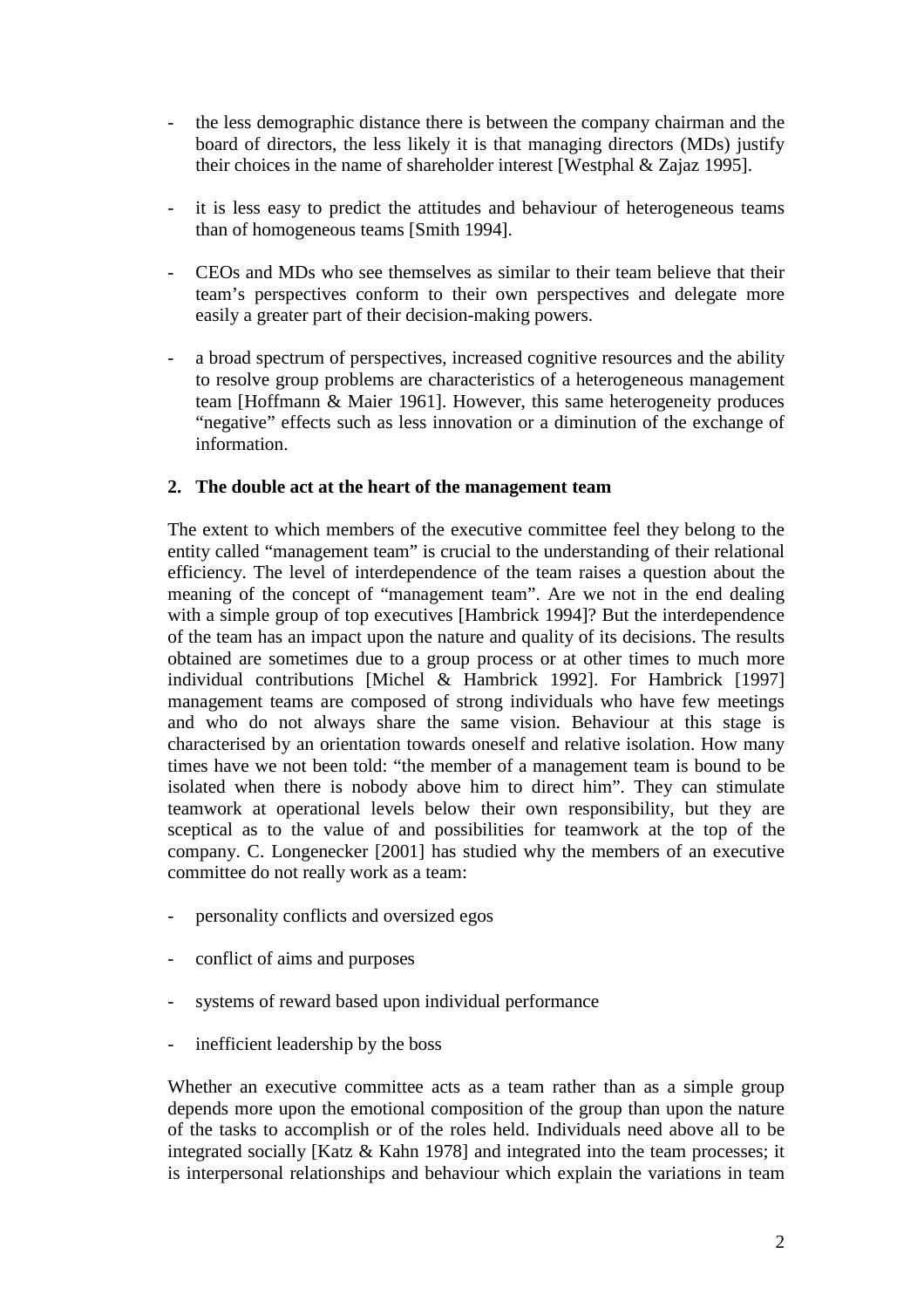performance [Higgs & Dulewicz 1998]. If a management team is to work, then the place of teamwork as a contributing factor to the success of the organisation has to be determined. This is no doubt the most essential aspect of the Managing Director (MD) and Human Resources Manager (HRM) double act: when this duo has a cooperative relationship marked by exchanges of information and resources and by the common search for solutions, it is because they both realise the importance of cooperative contributions to organisational success.

## **3. The 'inner circle' and company management**

The theory of the inner circle gives the context for a precise positioning of the double act in relation to the entourage of the top executive. The inner circle (*entourage*, in the sense given by Bournois in 2004) brings together around a central point (the member of the management team) different concentric layers composed of actors (internal or external to the company) whose involvement (operational and emotional) varies and helps the top executive to exercise his/her responsibilities. They constitute the inner circle or 'personal bodyguard' of the top executive. The theory of the inner circle [Redding & Kamm, 2000] leads naturally to the question of the positioning of the HRM within these concentric layers around the Managing Director. What is his/her degree of proximity given that his/her status is not equal to that of the MD, who has nonetheless often chosen him? How does he act as constructive opposition when he finds himself thereby in contention with the other members in the same concentric layer as himself?

There are three other lines of complementary research which guide us in our analysis of this double act. Westphal & Zajac [1995] demonstrated the preeminence of social and psychological forces at work within the entourage of top executives compared with external forces. The web of relationships between company chairmen also contributes to the cohesion of their management teams [Useem 1984]. A management team is often a tangle of personalities who co-opt each other in Mark Granovetter's [1985] restricted and embedded socio-economic universe.

# 4. **The MD-HRM double act**

Our research into 61 active HRMs reveals a little-explored subset in the field of top management teams: the relationship between MD and HRM. This two-man team enjoys a singular function at the heart of the management group. Beyond the appearance of well-defined functions, the constitution and functioning of the HRM/MD double act reveals itself to be subtle, symbolic and constantly rearranged by the actors concerned.

The operational success of this pairing can largely be explained *by the consequences of strategic complexification*. The members of this duo develop reciprocal specialisations so as to ensure a high level of efficiency. The solving of complex problems calls for an increasing variety of skills, knowledge and abilities from management teams [Bantel & Jackson 1989]. So teams are more innovative and decisions are better [Murray 1989]. Similarly, multiple relational experiences increase the diffusion of tacit knowledge and produce socialising effects necessary for the integration of large groups [Athanassiou & Nigh 2000].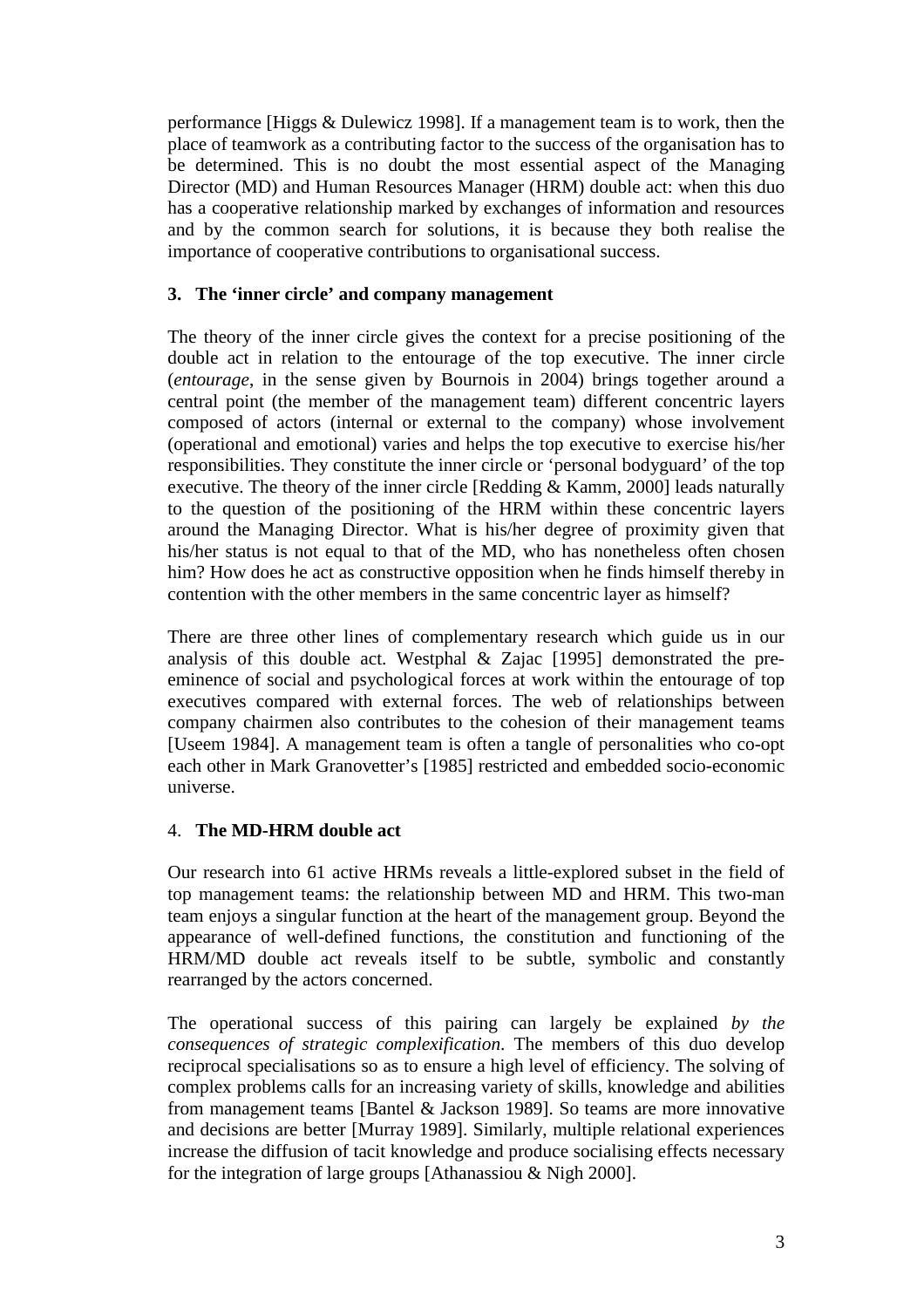In France, MD and HRM seem to be complementary, which preserves the balance of powers and the leadership of the MD. The HRM has greater participation in strategy and he is expected to have an excellent knowledge of the field. She/He plays a double role, at once propositional and iconoclastic, *without going so far as to make any dysfunctional clash, however*. The iconoclastic aspect of his/her intervention is to be likened to the techniques in force in highly efficient teams, which wish to avoid the damaging effects of excessive cohesion (Janis's "*groupthink*" [1982]).

In the same way we have not found any HRM who, if we refer to the work of Eisenhardt et al. [1997], spontaneously described his/her role as encouraging action (VP Marketing, Finance, Sales), ensuring planning cohesion (VP Finance, Production, Technology), or as visionary guru (President, VP Engineering, R&D), or experienced wise person (VP Sales, Head Office). His/her mastery of the concepts and practices of organisational behaviour explains perhaps why the HRM is best placed to avoid the slide towards too much emotional conflict [Amason 1996].

The complementarity between MD and HRM is a characteristic of the "conflicting management team" [Eisenhardt alii 1997], that is to say a group made up of members having neither the same ages, nor the same sex, nor the same functional origins and who frequently find themselves having to interact in a symphony of roles, which allows a radical broadening of perspectives.

Not all types of MD/HRM double act follow the same pattern. The specific context is modulated by contingent factors such as national culture, management method (continuous development, etc.) the company environment, major strategic orientation (innovation, cost-cutting, establishing of customer base, etc.) and the level of interdependence between the different units of the company.

### **Bibliography**

- Barnard Chester, *The functions of the Executive*, Harvard University Press, 1971 reworking of the 1938 edition.
- Barsade S.G., Ward A., Turner J.D., Sonnenfeld J.A., *To your heart's content: A model of affective diversity in top management teams*, Administrative Science Quarterly, Vol. 45, N°4, 802-836, 2000.
- Bournois F., Voynnet Fourboul C., *Les liaisons complexes du binôme DRH-DG*, in Bournois F., Leclair, P., *Gestion des ressources humaines : Regards croisés en l'honneur de Bernard Galambaud*, 2004.
- Eisenhardt K.M., Kahwajy J.L., Bourgeois L.J., *Conflict and strategic choice: how top management teams disagree*, California Management Review, Vol.39, N°2, 1997.